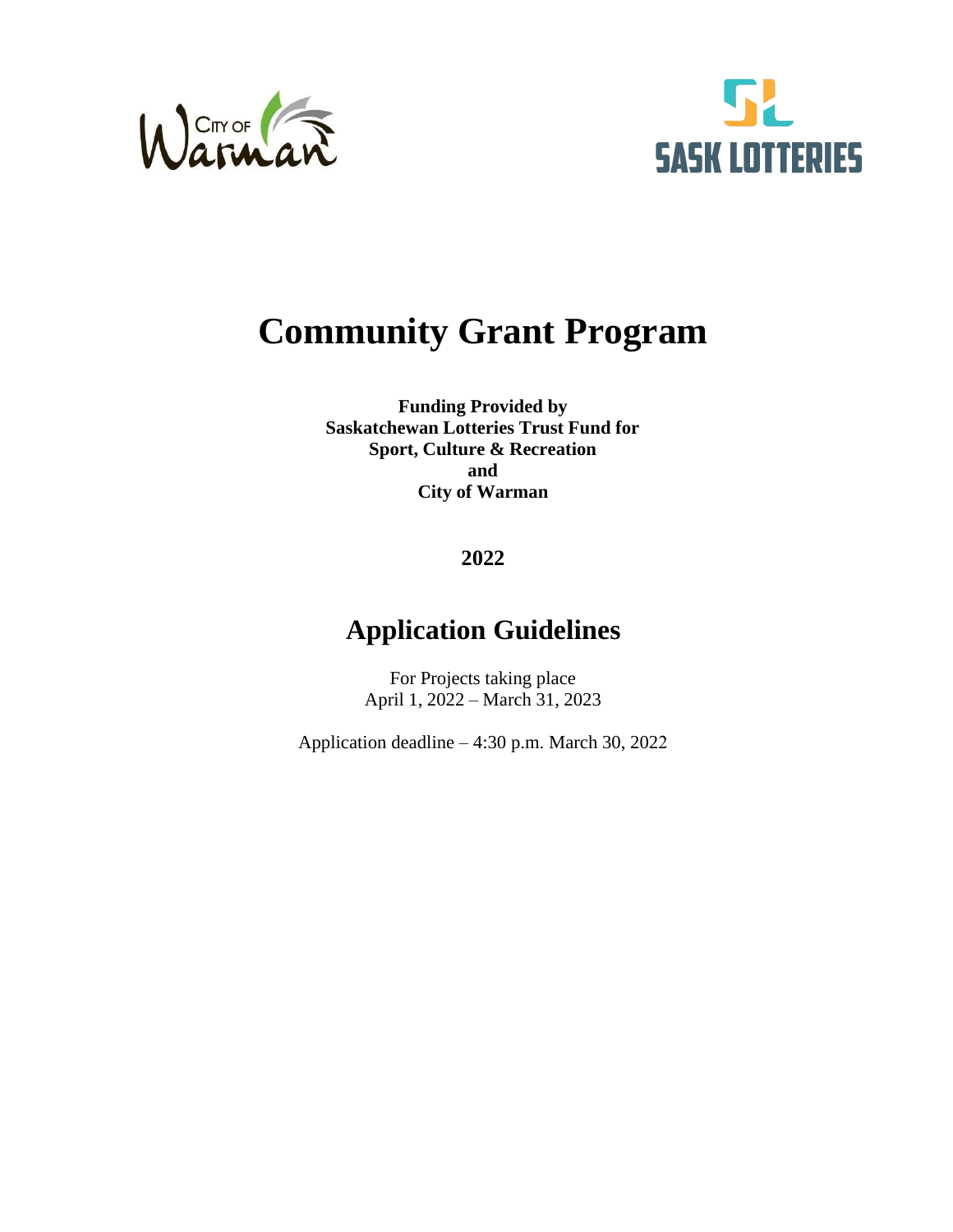# **PURPOSE OF THE GRANT**

The purpose of this grant is to assist in the development and provision of sport, recreation and cultural programs by providing funds to non-profit community organizations operated by volunteers.

The Community Grant Program is guided by the following:

- It provides access to sport, culture and recreation activities for all Saskatchewan people regardless of age, sex, ethnicity, economic status, physical or mental ability.
- It provides funds to community non-profit volunteer organizations in support of sport, culture and recreation programs.
- It allows communities to establish priorities and
- It stipulates that all participating groups, from administration to beneficiary, are responsible for ensuring complete and accurate accounting.

### **ELIGIBILITY**

#### **WHO CAN APPLY?**

To be eligible for support, your organization must:

- be a volunteer-based organization governed by a volunteer board.
- Be registered as a non-profit corporation federally or with the Corporations Branch, Saskatchewan Justice Department (your application must include documentation showing current non-profit status and your incorporation number).
- Be able to provide appropriate liability and participant insurance for each project.

#### **ELIGIBLE PROJECTS & PROGRAMS PRIORITIES**

- To be eligible for consideration, your project must focus on increasing participation in sport, culture or recreational activities.
- The majority of the participants must be Warman residents.
- Priority will be given to projects serving economically disadvantaged people, new Canadians, older adults (65 & up), persons with a disability, single parent families, or youth at risk.

*If you are not sure whether your project meets the eligibility criteria, please call 933-2129.*

#### **AMOUNT & NUMBER OF GRANTS**

- The minimum amount is \$100.00; the maximum is \$5,000.00.
- Only one application per year will be considered from a given organization.

#### **ELIGIBLE EXPENSES**

- Expenditures must be directly related to the project activity, not to regular operations.
- Operating costs that are directly related to the project activity are allowed to a maximum of 25% of the grant and a maximum dollar amount of \$500.00.
- Fees for instructors, leaders and mentors are eligible.
- Transportation for participants may be provided by taxi, bus or rented vehicle.